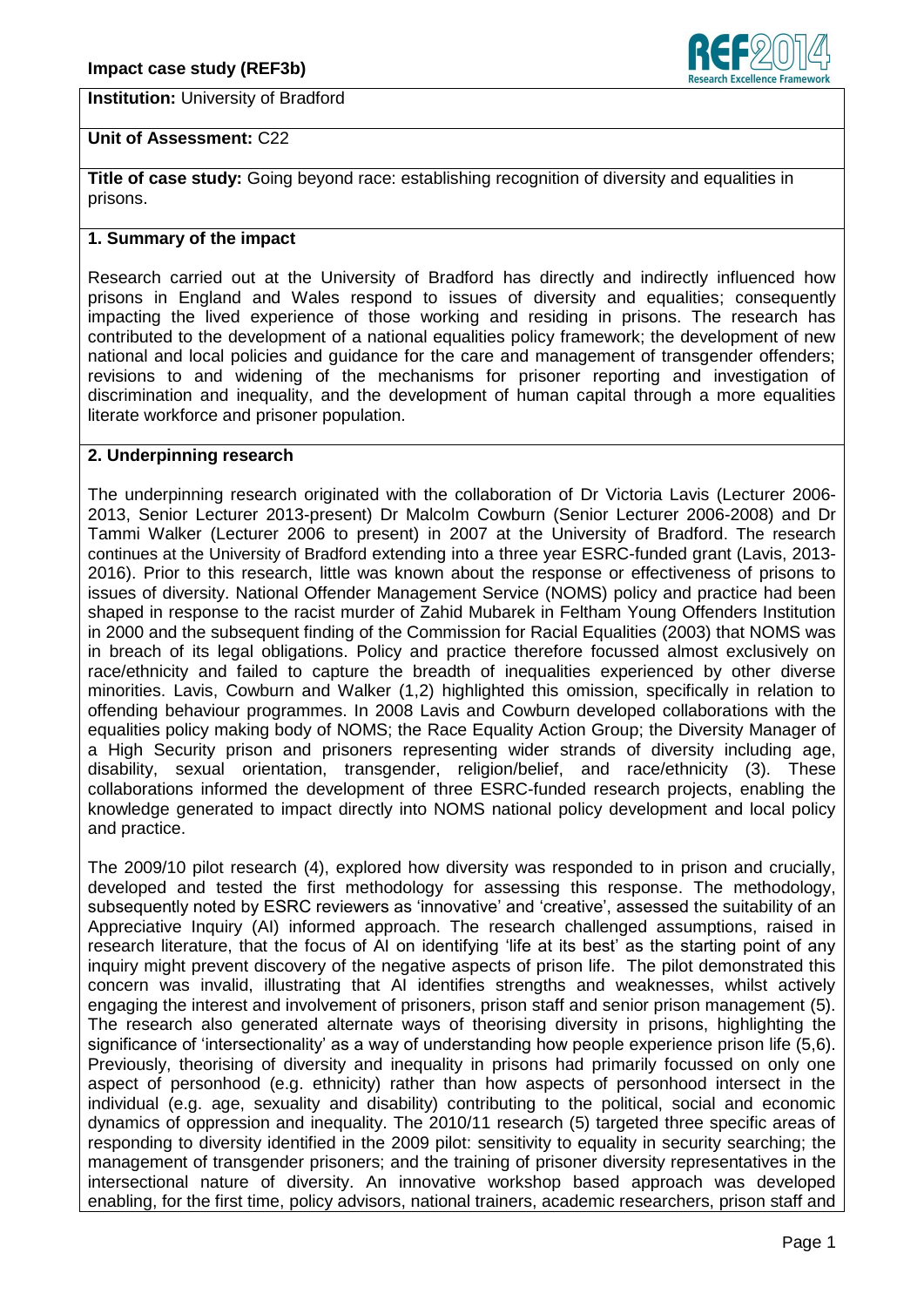

prisoners to work together. The value of the underpinning research to the field is highlighted by the decision of the ESRC in January 2013 to fund a new multi-site research project, incorporating both public and private sector prisons. This work, already underway, extends and develops the methodological and theoretical enhancements of the underlying research, to generate a detailed, critical understanding of how UK prisons respond to diversity.

#### **3. References to the research**

- 1. Cowburn M, Lavis V, Walker T. (2008a) BME sex offenders in prison: the problem of participation in offending behaviour groupwork programmes – a tripartite model of understanding. *British Journal of Community Justice* 6(1): 19-34. [Peer Reviewed]
- 2. Cowburn M, Lavis V, Walker T. (2008b) Black and minority ethnic sex offenders in prison. *Prison Service Journal* 177: 44-49. [Peer Reviewed]
- 3. Cowburn M, Lavis V. (with Bird) (2010) *Appreciative inquiry into the Diversity Strategy of HMP Wakefield*. Report to HMP Wakefield. Available at: [http://www.esrc.ac.uk/my-](http://www.esrc.ac.uk/my-esrc/grants/RES-000-22-3441/read) [esrc/grants/RES-](http://www.esrc.ac.uk/my-esrc/grants/RES-000-22-3441/read)[000-22-3441/read.](http://www.esrc.ac.uk/my-esrc/grants/RES-000-22-3441/read)

**IESRC Peer Reviewer comments:** 

- o '*The findings present a nuanced picture of diversity issues in prisons, which are both empirically and theoretically interesting and I think make a contribution to knowledge in this field'.*
- o *'I think that there are wide ranging impacts here and many of the impacts can be directly attributed to the project, locally and nationally'.*]
- 4. Cowburn M, Lavis V. (2009) Race Relations in Prison: managing performance and developing engagement. *British Journal of Community Justice* 7(3): 77-89. [Peer Reviewed
- 5. Lavis V, Cowburn M. (2013) Using a Prisoner Advisory group to develop diversity research in a maximum-security prison: a means of enhancing prisoner participation or participatory research? *Groupwork*, Special Edition 23(3). Online. *DOI: 10.1921/55011230301* [Peer Reviewed]
- 6. Lavis VJ, Walker T. (2013) A Contemporary Reflection on Feminist Criminology: Whose Side Are We On?, in Cowburn M, Duggan M, Robinson A, Senior P. (eds.) *Values in Criminology and Criminal Justice*. Bristol: Policy Press: 57-76. Hardback: 978-1-4473- 0035-9. [Peer Reviewed]

The following research awards also demonstrate the quality of the research: 01/03/09 – 30/11/09, Cowburn and Lavis. *Appreciative inquiry into the Diversity Strategy of HMP Wakefield*. ESRC Small Grant: RES-000-22-3441. £79,719

06/09/13 – current, Lavis. *An Appreciative Inquiry into the response to diversity in three Yorkshire Prisons.* ESRC Standard Grant: ES/K005049/1. £644,514. ESRC Peer Review Rating of Standard Grant Application: :*'Excellent'* and *'Outstanding'*

- *This is an outstanding application from an excellent team. It is exemplary in its construction and process and clearly builds on work already conducted.*
- *Lastly, it was refreshing to see impact and capacity building being considered from the outset.*

# **4. Details of the impact**

The pilot and follow on research has had a significant and enduring transformative impact on the development of national and local policies which guide the response to diversity in the 124 prisons of England and Wales. These significant enhancements to policy and practice were enabled by the creation of Executive Steering Groups for both research projects (a,b). Constituted by key,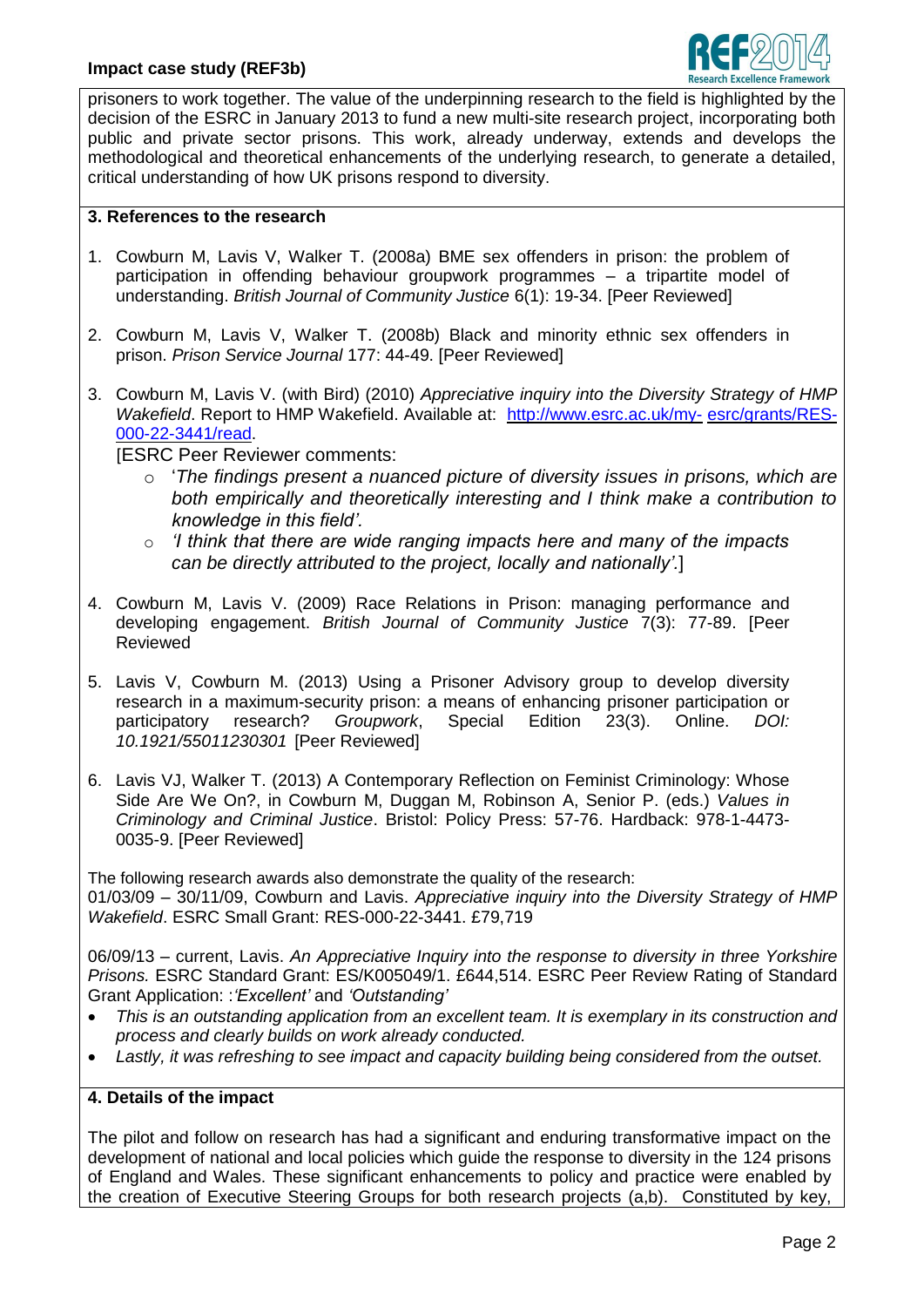

national and local, policy stakeholders these groups facilitated engagement with and understanding of research findings as they emerged, enabling rapid uptake and response at a policy level (c,d).

The substantial reach of impacts arising from the pilot research is attested to by the Head of NOMS Equalities Group (the policy unit for diversity issues) who commissioned copies of the research report for distribution across the entire prison estate and confirms its impact in shaping the national equalities framework policy launched in 2011 (c,d). This impact on policy was further extended within the High Security estate by the researchers' direct engagement of prison governors responsible for managing diversity in their own establishments.

The enduring impact of the pilot research is evidenced by NOMS subsequent decision making. For example, in 2010, NOMS Equalities Group adopted a key recommendation of the research; that there should be greater prisoner consultation when developing guidance for prison staff about diversity. The significance of adopting this recommendation for prison stakeholders nationally, is attested to by the Head of Equalities Group (c,d) and locally, by the Governing Governor of the pilot prison (e,f). Both sources highlight benefits to prison staff in terms of improved support and subsequent confidence in responding appropriately and effectively to diversity issues and indirect benefits to prisoners through their lived experience of staff responses to them.

The Head of Equalities group also attests that the conclusion of the research that AI is a methodology effective in engaging prisoners and staff in the often negatively focussed prison environment impacted their decision making when commissioning future research. For example, the decision by NOMS to commission NACRO (National Association for the Care and Rehabilitation of Offenders) to adopt a similar approach in the design of equality impact assessment and to produce improved guidance for prison staff to enable them to more effectively undertake prisoner consultation (c,d).

Drawing on other findings of the research, NOMS also commissioned good practice guidance and a national training package for prisoner equalities representatives and developed mediatory rather than adversarial methods for dealing with complaints relating to diversity issues (c,d). The importance to NOMS of being able to demonstrate the significance of these impacts in terms of the benefits they have generated for individual prisons, staff and prisoners is evidenced by their commitment to and collaboration with the third ESRC funded research project currently being undertaken by the University of Bradford team and will form part of our future impact reporting.

The reach of impact extends beyond policy to improvements for practitioners and prison service professionals. For example, prior to the pilot research, prisoners reported race related inequality via the RIRF system (Racial Incident Reporting Form). However, there was no mechanism to report other forms of diversity related inequality. The pilot research recommended this system be changed to a DIRF (Discrimination Incident Reporting Form) (a). This recommendation was subsequently adopted and is incorporated in the national PSI-32 issued 14.04.2011 (g). The reach and significance of this impact is extensive since the DIRF remains the *only* mechanism that the 80,193 prisoners from all protected minorities (NOMS, March 2012) have to report inequality and discrimination they are experiencing. The research also highlighted that prisoners preferred nonadversarial methods of resolving issues relating to diversity and inequality (a). This confirmed to NOMS the importance of face-to-face interactions between staff and prisoners in ensuring fairness in prisons and influenced its decision to introduce structured communications techniques in the prison setting (c,d).

The follow on research also generated impacts which had both local significance and national reach and significance. The research was delivered via a series of innovative, knowledge exchange workshops where prison staff and/or prisoners worked with diversity experts.

The research influenced the development of reference guides to assist staff in respecting diversity when searching prisoners. The Governing Governor of the pilot prison has described how an audit of security searching subsequent to the workshop demonstrated improved staff confidence in